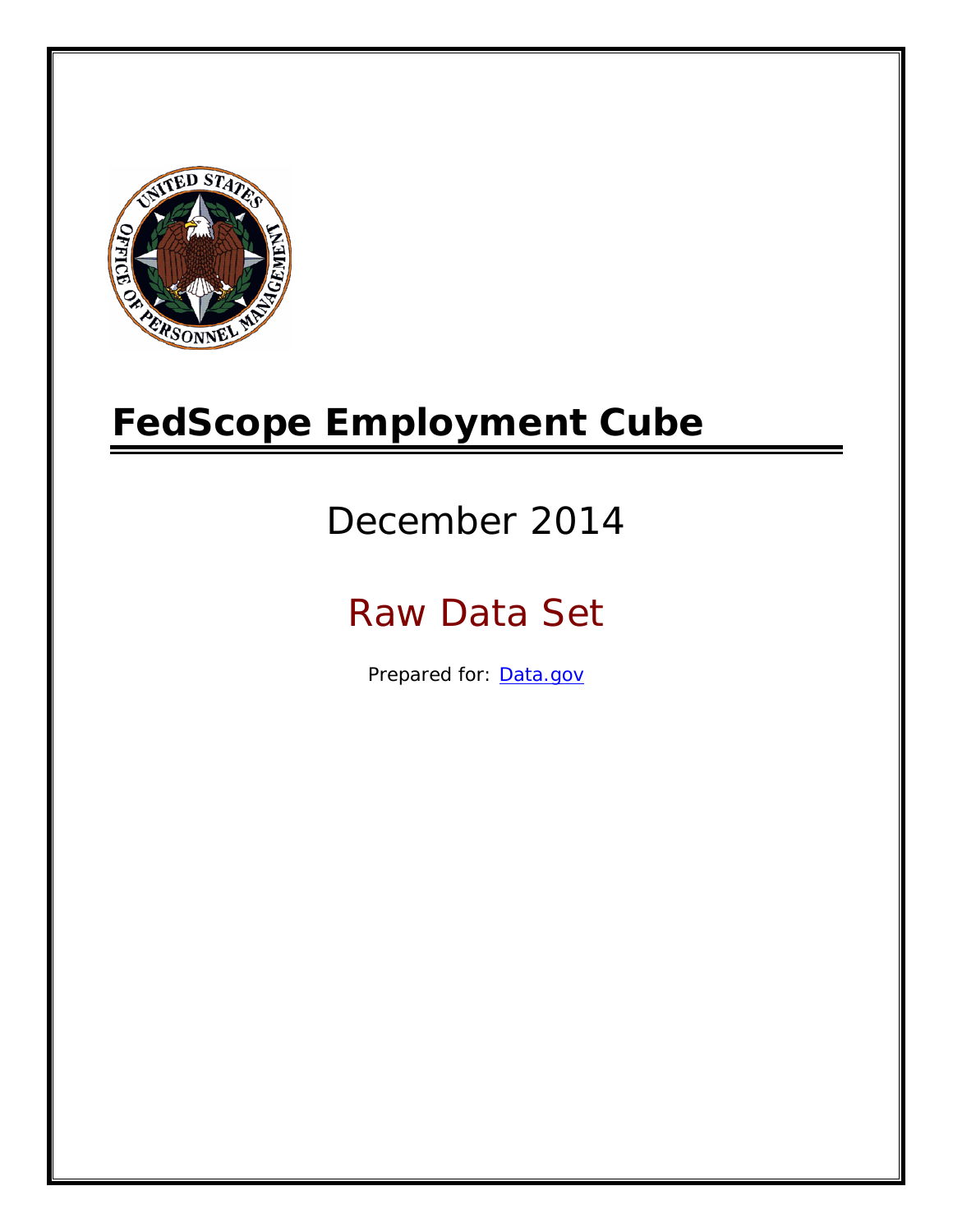FedScope Employment Cube (December 2014)

**Raw Data Set** (http://www.data.gov/)



# **Table of Contents**

| $\mathbf{1}$ | <b>OVERVIEW</b>                                | 3              |
|--------------|------------------------------------------------|----------------|
| 1.1          | Purpose                                        | 3              |
| 1.2          | <b>Scope</b>                                   | 3              |
| 2            | <b>RAW DATA SET FILE</b>                       | 3              |
| 2.1          | <b>FACTDATA</b>                                | 3              |
| 3            | <b>DIMENSION TRANSLATIONS FILES</b>            | 5              |
| 3.1          | Agency                                         | 5              |
| 3.2          | Location                                       | 6              |
| 3.3          | Age                                            | 6              |
| 3.4          | <b>Education Level</b>                         | $\overline{7}$ |
| 3.5          | <b>General Schedule &amp; Equivalent Grade</b> | 8              |
| 3.6          | <b>Length of Service</b>                       | 8              |
| 3.7          | Occupation                                     | 9              |
| 3.8          | <b>Occupation Category</b>                     | 9              |
| 3.9          | Pay Plan & Grade                               | 10             |
| 3.10         | <b>Salary Level</b>                            | 10             |
|              | 3.11 STEM Occupations                          | 11             |
|              | 3.12 Supervisory Status                        | 11             |
|              | 3.13 Type of Appointment                       | 12             |
|              | 3.14 Work Schedule                             | 12             |
| 3.15         | <b>Work Status</b>                             | 13             |
|              | 3.16 Date                                      | 13             |
|              | 3.17 Employment                                | 14             |
|              | 3.18 Average Salary                            | 14             |
|              | 3.19 Average Length of Service                 | 14             |
| 4            | <b>DATA DEFINITIONS</b>                        | 15             |
| 4.1          | Agency                                         | 15             |
| 4.2          | Location                                       | 15             |
| 4.3          | Age                                            | 15             |
| 4.4          | <b>Education Level</b>                         | 15             |
| 4.5          | <b>General Schedule &amp; Equivalent Grade</b> | 15             |
| 4.6          | <b>Length of Service</b>                       | 15             |
| 4.7          | Occupation                                     | 15             |
| 4.8          | <b>Occupation Category</b>                     | 15             |
| 4.9          | Pay Plan & Grade                               | 16             |
| 4.10         | <b>Salary Level</b>                            | 16             |
| 4.11         | <b>STEM Occupations</b>                        | 16             |
| 4.12         | <b>Supervisory Status</b>                      | 16             |
| 4.13         | <b>Type of Appointment</b>                     | 16             |
| 4.14         | <b>Work Schedule</b>                           | 16             |

Source: FedScope (https://www.fedscope.opm.gov/) 1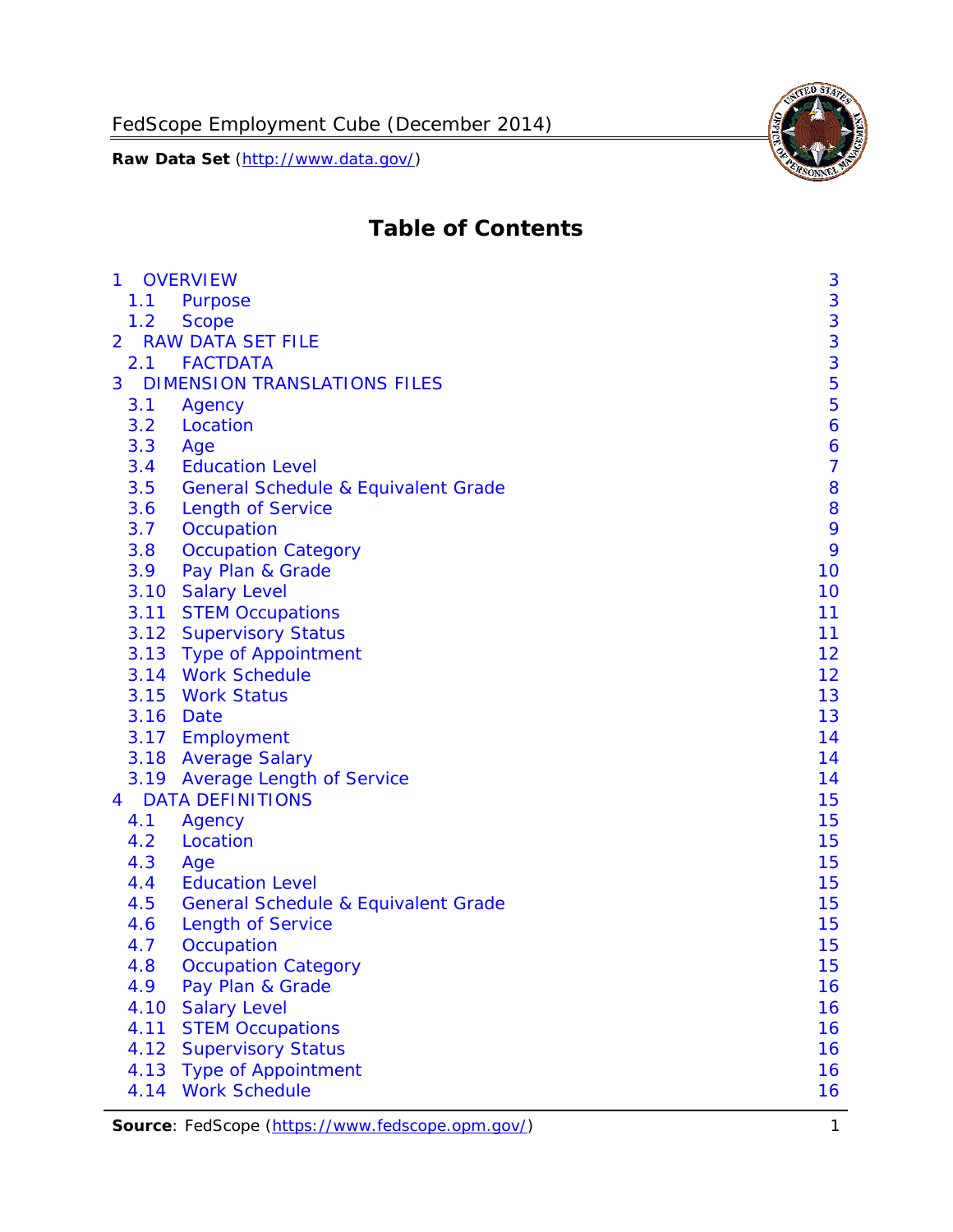FedScope Employment Cube (December 2014)

**Raw Data Set** (http://www.data.gov/)

|               | 4.15 Work Status                                    | 16 |
|---------------|-----------------------------------------------------|----|
|               | 4.16 Date                                           | 16 |
|               | 4.17 Employment                                     | 17 |
|               | 4.18 Average Salary                                 | 17 |
|               | 4.19 Average Length of Service                      | 17 |
|               | 5 APPENDIX                                          | 18 |
| 5.1           | SAS Program to Read Raw Data Sets for Data Analysis | 18 |
| $5.2^{\circ}$ | <b>FedScope General Public Web Site</b>             | 18 |

# **Listing of Tables**

| Table 2.1: FACTDATA.TXT Record Layout   | 4  |
|-----------------------------------------|----|
| Table 3.1: DTagy.txt Record Layout      | 5  |
| Table 3.2: DTloc.txt Record Layout      | 6  |
| Table 3.3: DTagelvl.txt Record Layout   | 6  |
| Table 3.4: DTedlvl.txt Record Layout    | 7  |
| Table 3.5: DTgsegrd.txt Record Layout   | 8  |
| Table 3.6: DTIoslyl.txt Record Layout   | 8  |
| Table 3.7: DTocc.txt Record Layout      | 9  |
| Table 3.8: DTpatco.txt Record Layout    | 9  |
| Table 3.9: DTppgrd.txt Record Layout    | 10 |
| Table 3.10: DTsallvl.txt Record Layout  | 10 |
| Table 3.11: DTstemocc.txt Record Layout | 11 |
| Table 3.12: DTsuper.txt Record Layout   | 11 |
| Table 3.13: DTtoa.txt Record Layout     | 12 |
| Table 3.14: DTwrksch.txt Record Layout  | 12 |
| Table 3.15: DTwkstat.txt Record Layout  | 13 |
| Table 3.16: DTdate.txt Record Layout    | 13 |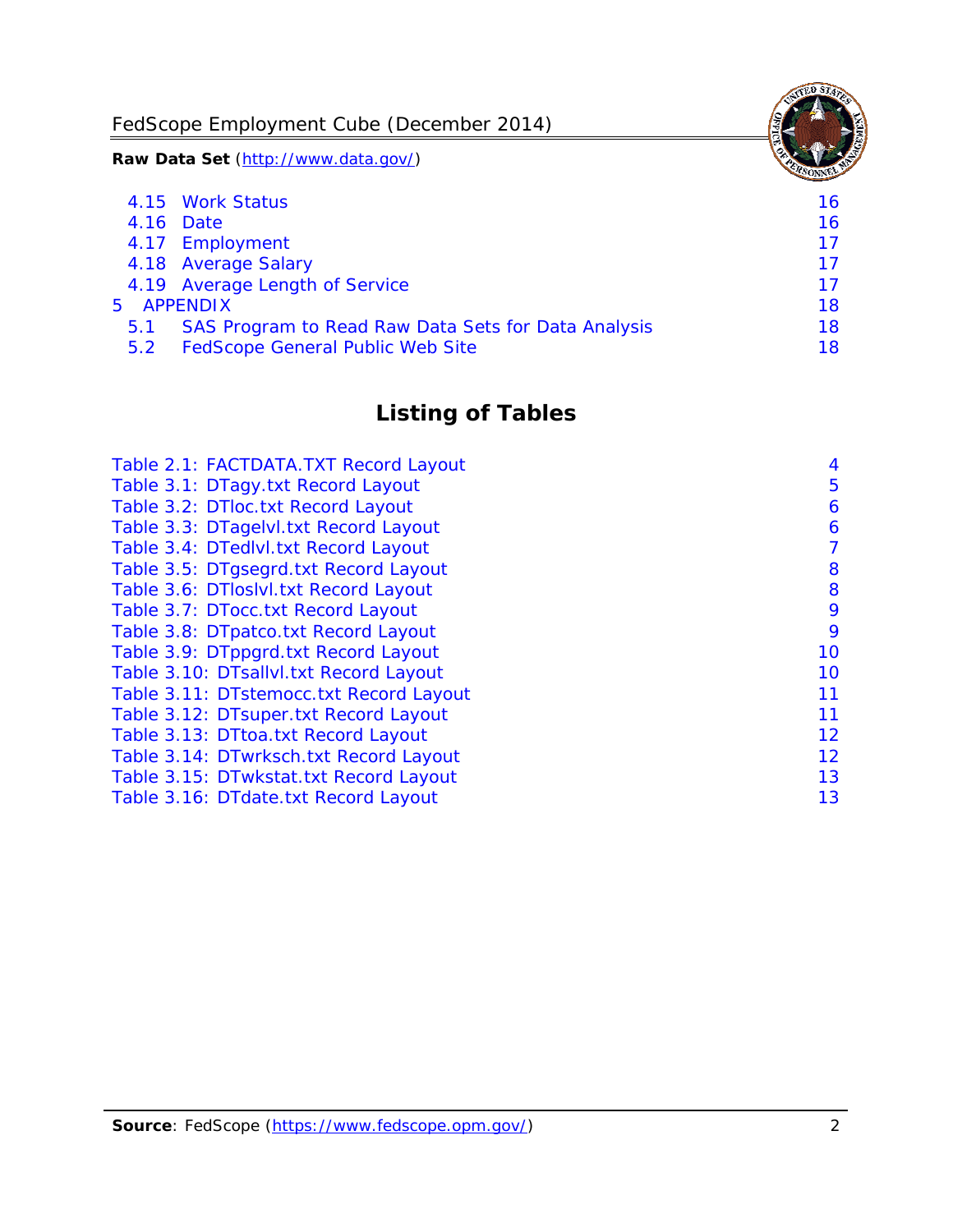# <span id="page-3-0"></span>**1 OVERVIEW**

#### *1.1 Purpose*

<span id="page-3-1"></span>The purpose of this raw data set is to increase public access to high value, machine readable datasets generated by the U.S. Office of Personnel Management. The FedScope Employment Cube data sets are available via [Data.gov](http://www.data.gov/).

## <span id="page-3-2"></span>*1.2 Scope*

The scope of this raw data set includes data elements used in the creation of the FedScope Employment Cube [\(https://www.fedscope.opm.gov/\)](https://www.fedscope.opm.gov/). **NOTE**: Starting in FY 2010, the OPM Statistical Data Mart (SDM) is the source for all FedScope data. The SDM is processed data from the Enterprise Human Resources Integration (EHRI) data warehouse. Data is processed on a quarterly basis (i.e. March, June, September and December).

# <span id="page-3-3"></span>**2 RAW DATA SET FILE**

# <span id="page-3-4"></span>*2.1 FACTDATA*

This "**delimited**" (comma separated value (**CSV**)) raw data set provides employee population data as of December 2014. Each column value is separated by a "**comma**" from the next column's value and each row starts a new record. Each record contains 20 data elements. The record layout for FACTDATA.TXT is depicted in [Table 2.1](#page-4-1) below:

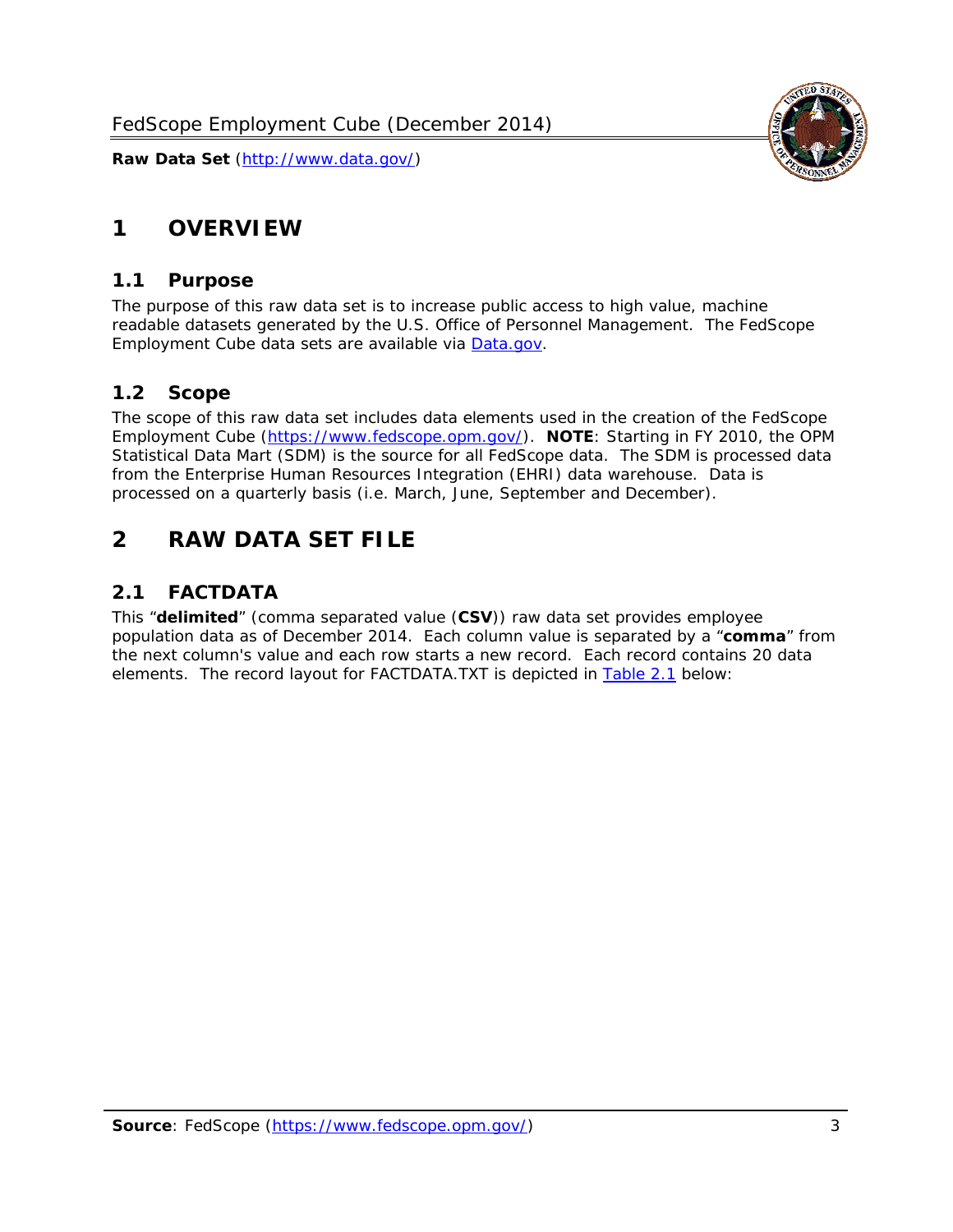

<span id="page-4-1"></span><span id="page-4-0"></span>

| Data           | <b>DATA ELEMENT NAME</b>            | <b>CSV</b><br><b>Column</b> | <b>CSV</b><br><b>Column</b> |
|----------------|-------------------------------------|-----------------------------|-----------------------------|
| <b>Column</b>  |                                     | <b>Name</b>                 | <b>Format</b>               |
| 1              | Agency                              | <b>AGYSUB</b>               | <b>TEXT</b>                 |
| $\overline{2}$ | Location                            | <b>LOC</b>                  | <b>TEXT</b>                 |
| 3              | Age                                 | <b>AGELVL</b>               | <b>TEXT</b>                 |
| 4              | <b>Education Level</b>              | <b>EDLVL</b>                | <b>TEXT</b>                 |
| 5              | General Schedule & Equivalent Grade | <b>GSEGRD</b>               | <b>TEXT</b>                 |
| 6              | Length of Service                   | <b>LOSLVL</b>               | <b>TEXT</b>                 |
| 7              | Occupation                          | <b>OCC</b>                  | <b>TEXT</b>                 |
| 8              | Occupation Category                 | <b>PATCO</b>                | <b>TEXT</b>                 |
| 9              | Pay Plan & Grade                    | <b>PPGRD</b>                | <b>TEXT</b>                 |
| 10             | Salary Level                        | <b>SALLVL</b>               | TEXT                        |
| 11             | <b>STEM Occupations</b>             | <b>STEMOCC</b>              | <b>TEXT</b>                 |
| 12             | <b>Supervisory Status</b>           | <b>SUPERVIS</b>             | <b>TEXT</b>                 |
| 13             | Type of Appointment                 | <b>TOA</b>                  | TEXT                        |
| 14             | Work Schedule                       | <b>WORKSCH</b>              | <b>TEXT</b>                 |
| 15             | Work Status                         | <b>WORKSTAT</b>             | TEXT                        |
| 16             | Date (e.g. 201412)                  | <b>DATECODE</b>             | <b>TEXT</b>                 |
| 17             | Employment                          | <b>EMPLOYMENT</b>           | <b>NUMERIC</b>              |
| 18             | Average Salary                      | <b>SALARY</b>               | <b>NUMERIC</b>              |
| 19             | Average Length of Service           | LOS                         | <b>NUMERIC</b>              |
|                | <b>Total Records: 2,038,005</b>     |                             |                             |

#### **Table 2.1: FACTDATA.TXT Record Layout**

**NOTE**: If importing this table (data set) into Excel, change the "column data format" for columns 1-17 from "General" to "Text". Columns 18-20 can be imported as "General" data format. In Excel, the "General" data format converts numeric values to numbers. Columns 1-17 are TEXT fields; Columns 18-20 are NUMERIC fields.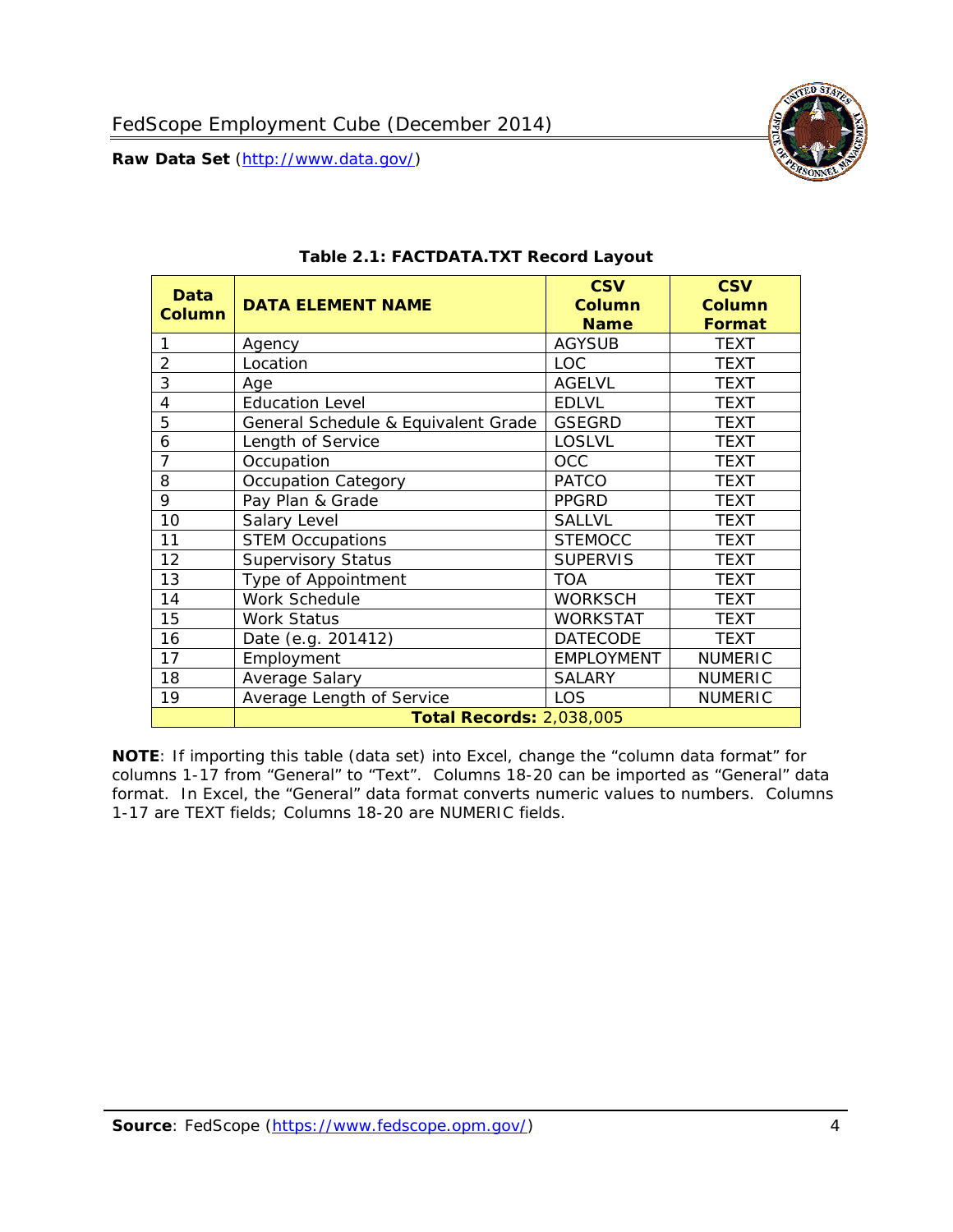

# <span id="page-5-0"></span>**3 DIMENSION TRANSLATIONS FILES**

#### <span id="page-5-1"></span>*3.1 Agency*

<span id="page-5-3"></span><span id="page-5-2"></span>This "**delimited**" (comma separated value (**CSV**)) data file provides translations for the agency data element contained in the employee population data file (FACTDATA.TXT). See [Table 2.1.](#page-4-1) Each column value is separated by a "**comma**" from the next column's value and each row starts a new record. Each record contains 6 data elements. The record layout for DTagy.txt is depicted in [Table 3.1](#page-5-3) below:

| Data<br><b>Column</b>     | <b>DATA ELEMENT NAME</b>       | <b>CSV</b><br><b>Column</b><br><b>Name</b> | <b>CSV</b><br>Column<br><b>Format</b> |
|---------------------------|--------------------------------|--------------------------------------------|---------------------------------------|
|                           | Agency Type                    | <b>AGYTYP</b>                              | <b>TEXT</b>                           |
| 2                         | <b>Agency Type Translation</b> | <b>AGYTYPT</b>                             | <b>TEXT</b>                           |
| 3                         | Agency                         | AGY                                        | <b>TEXT</b>                           |
|                           | <b>Agency Translation</b>      | <b>AGYT</b>                                | <b>TEXT</b>                           |
| -5                        | Agency Sub element             | <b>AGYSUB</b>                              | <b>TEXT</b>                           |
|                           | Agency Sub element Translation | <b>AGYSUBT</b>                             | <b>TEXT</b>                           |
| <b>Total Records: 532</b> |                                |                                            |                                       |

#### **Table 3.1: DTagy.txt Record Layout**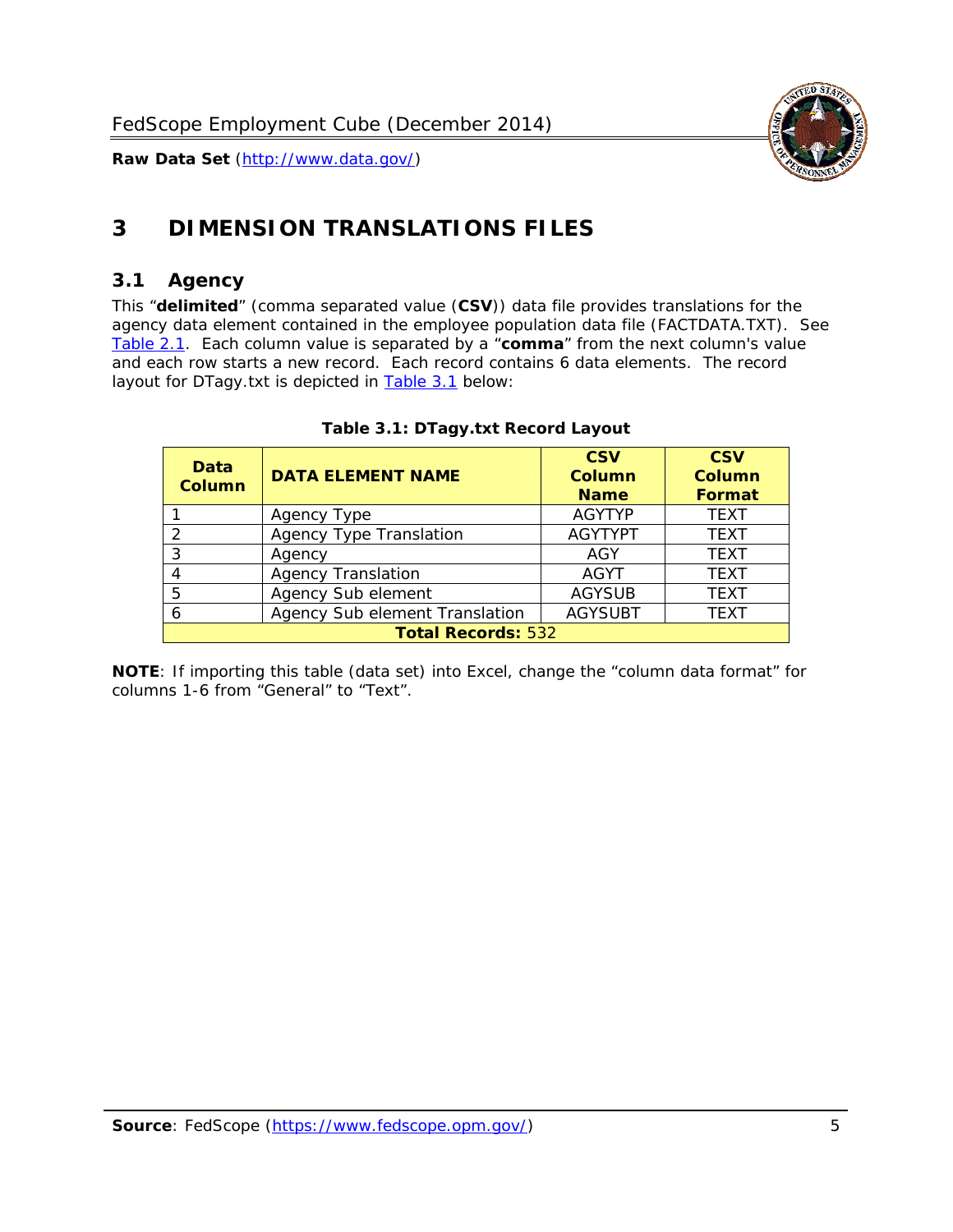

#### <span id="page-6-0"></span>*3.2 Location*

<span id="page-6-4"></span><span id="page-6-2"></span>This "**delimited**" (comma separated value (**CSV**)) data file provides translations for the location data element contained in the employee population data file (FACTDATA.TXT). See [Table 2.1.](#page-4-1) Each column value is separated by a "**comma**" from the next column's value and each row starts a new record. Each record contains 4 data elements. The record layout for DTloc.txt is depicted in [Table 3.2](#page-6-4) below:

| Data<br><b>Column</b>     | <b>DATA ELEMENT NAME</b>         | <b>CSV</b><br>Column<br><b>Name</b> | <b>CSV</b><br><b>Column</b><br><b>Format</b> |
|---------------------------|----------------------------------|-------------------------------------|----------------------------------------------|
|                           | Location Type                    | <b>LOCTYP</b>                       | <b>TEXT</b>                                  |
|                           | Location Type Translation        | <b>LOCTYPT</b>                      | <b>TEXT</b>                                  |
| ົ                         | State/Country                    | <b>LOC</b>                          | <b>TFXT</b>                                  |
|                           | <b>State/Country Translation</b> | LOCT                                | <b>TFXT</b>                                  |
| <b>Total Records: 223</b> |                                  |                                     |                                              |

#### **Table 3.2: DTloc.txt Record Layout**

**NOTE**: If importing this table (data set) into Excel, change the "column data format" for columns 1-4 from "General" to "Text".

#### <span id="page-6-1"></span>*3.3 Age*

<span id="page-6-5"></span><span id="page-6-3"></span>This "**delimited**" (comma separated value (**CSV**)) data file provides translations for the age data element contained in the employee population data file (FACTDATA.TXT). See [Table](#page-4-1) [2.1](#page-4-1). Each column value is separated by a "**comma**" from the next column's value and each row starts a new record. Each record contains 2 data elements. The record layout for DTagelvl.txt is depicted in **[Table 3.3](#page-6-5)** below:

| Data<br>Column           | <b>DATA ELEMENT NAME</b> | <b>CSV</b><br>Column<br><b>Name</b> | <b>CSV</b><br>Column<br>Format |
|--------------------------|--------------------------|-------------------------------------|--------------------------------|
|                          | Aae                      | AGFI VI                             | TFXT                           |
|                          | Age Translation          | AGFI VI T                           | TFXT                           |
| <b>Total Records: 12</b> |                          |                                     |                                |

#### **Table 3.3: DTagelvl.txt Record Layout**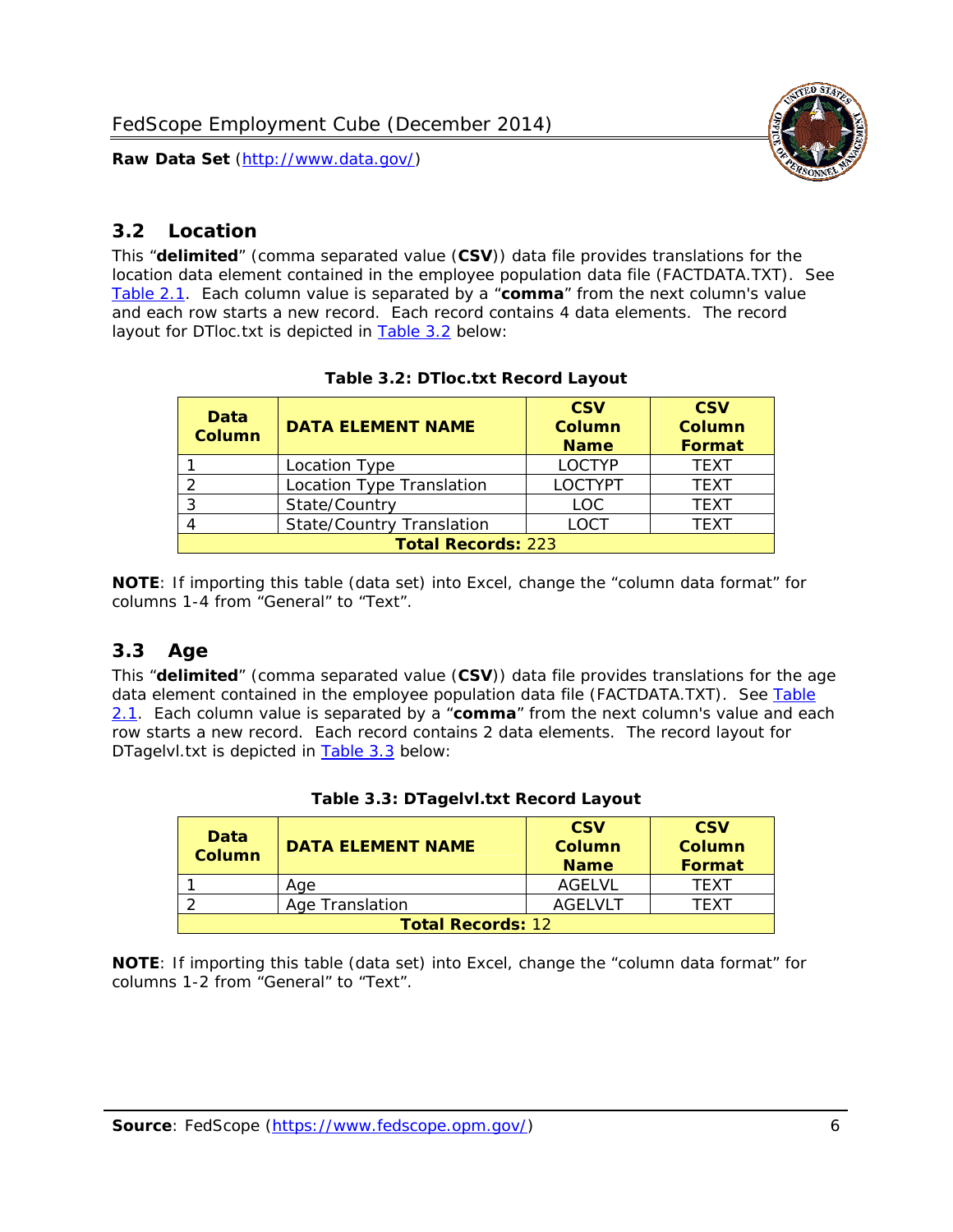

### <span id="page-7-0"></span>*3.4 Education Level*

<span id="page-7-2"></span><span id="page-7-1"></span>This "**delimited**" (comma separated value (**CSV**)) data file provides translations for the education level data element contained in the employee population data file (FACTDATA.TXT). See [Table 2.1](#page-4-1). Each column value is separated by a "**comma**" from the next column's value and each row starts a new record. Each record contains 4 data elements. The record layout for DTedlvl.txt is depicted in [Table 3.4](#page-7-2) below:

| Data<br><b>Column</b>    | <b>DATA ELEMENT NAME</b>                | <b>CSV</b><br><b>Column</b><br><b>Name</b> | <b>CSV</b><br><b>Column</b><br><b>Format</b> |
|--------------------------|-----------------------------------------|--------------------------------------------|----------------------------------------------|
|                          | <b>Education Level Type</b>             | <b>EDLVLTYP</b>                            | <b>TEXT</b>                                  |
|                          | <b>Education Level Type Translation</b> | <b>EDLVLTYPT</b>                           | <b>TEXT</b>                                  |
|                          | <b>Education Level</b>                  | <b>EDLVL</b>                               | <b>TEXT</b>                                  |
|                          | <b>Education Level Translation</b>      | <b>EDLVLT</b>                              | <b>TEXT</b>                                  |
| <b>Total Records: 24</b> |                                         |                                            |                                              |

#### **Table 3.4: DTedlvl.txt Record Layout**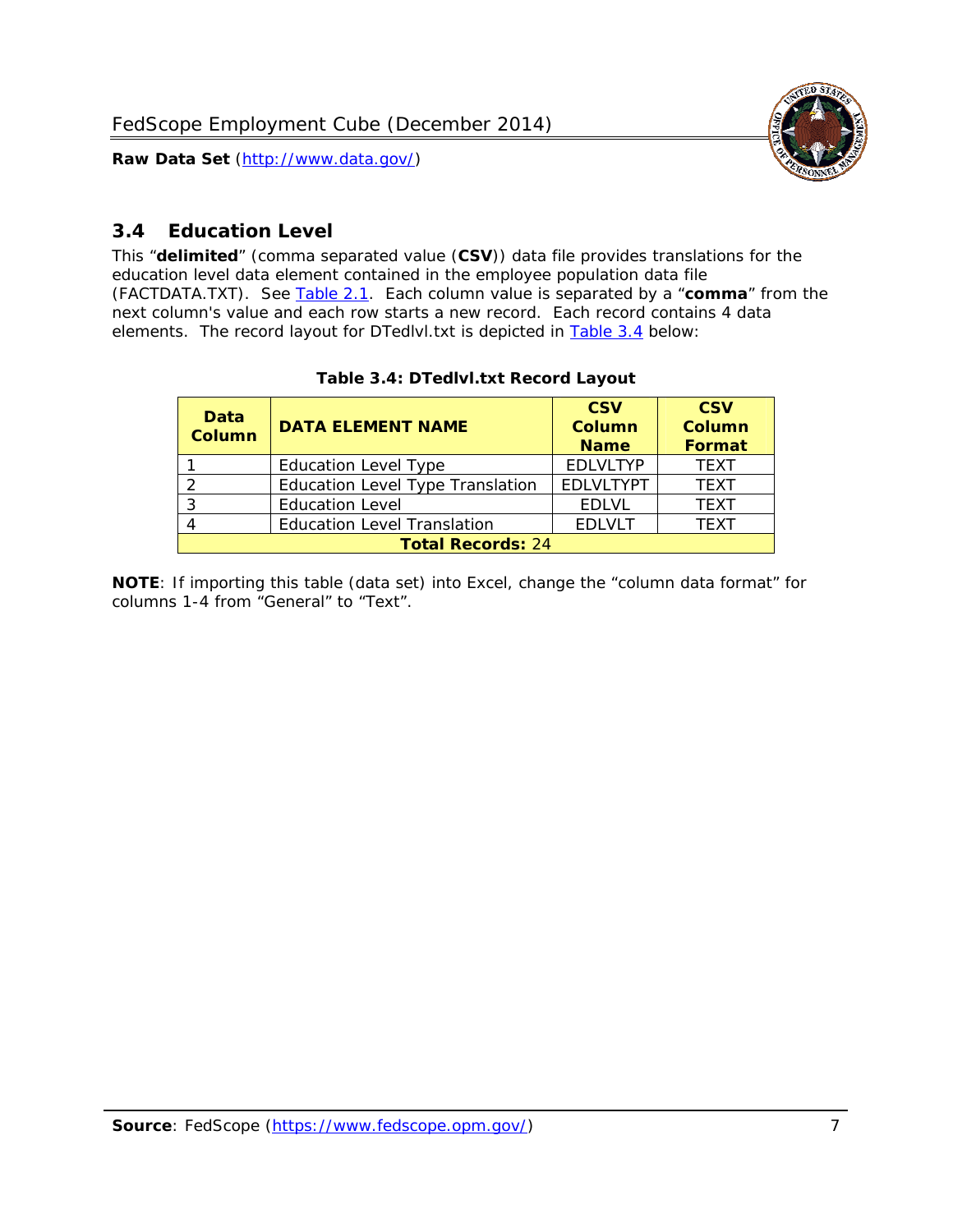



#### <span id="page-8-0"></span>*3.5 General Schedule & Equivalent Grade*

This "**delimited**" (comma separated value (**CSV**)) data file provides translations for the general schedule & equivalent grade data element contained in the employee population data file (FACTDATA.TXT). See [Table 2.1](#page-4-1). Each column value is separated by a "**comma**" from the next column's value and each row starts a new record. Each record contains 1 data element. The record layout for DTgsegrd.txt is depicted in [Table 3.5](#page-8-4) below:

#### **Table 3.5: DTgsegrd.txt Record Layout**

<span id="page-8-4"></span><span id="page-8-2"></span>

| Data<br>Column           | DATA FI FMFNT NAMF                  | <b>CSV</b><br>Column<br><b>Name</b> | <b>CSV</b><br>Column<br><b>Format</b> |
|--------------------------|-------------------------------------|-------------------------------------|---------------------------------------|
|                          | General Schedule & Equivalent Grade | GSFGRD                              | TFXT                                  |
| <b>Total Records: 17</b> |                                     |                                     |                                       |

**NOTE**: If importing this table (data set) into Excel, change the "column data format" for column 1-from "General" to "Text".

#### <span id="page-8-1"></span>*3.6 Length of Service*

<span id="page-8-5"></span>This "**delimited**" (comma separated value (**CSV**)) data file provides translations for the length of service data element contained in the employee population data file (FACTDATA.TXT). See [Table 2.1](#page-4-1). Each column value is separated by a "**comma**" from the next column's value and each row starts a new record. Each record contains 2 data elements. The record layout for DTloslvl.txt is depicted in [Table 3.6](#page-8-5) below:

<span id="page-8-3"></span>

| <b>Data</b><br>Column    | <b>DATA FI FMFNT NAMF</b>     | <b>CSV</b><br>Column<br><b>Name</b> | <b>CSV</b><br>Column<br>Format |
|--------------------------|-------------------------------|-------------------------------------|--------------------------------|
|                          | Length of Service             | LOSLVL                              | TFXT                           |
|                          | Length of Service Translation | LOSI VLT                            | TFXT                           |
| <b>Total Records: 11</b> |                               |                                     |                                |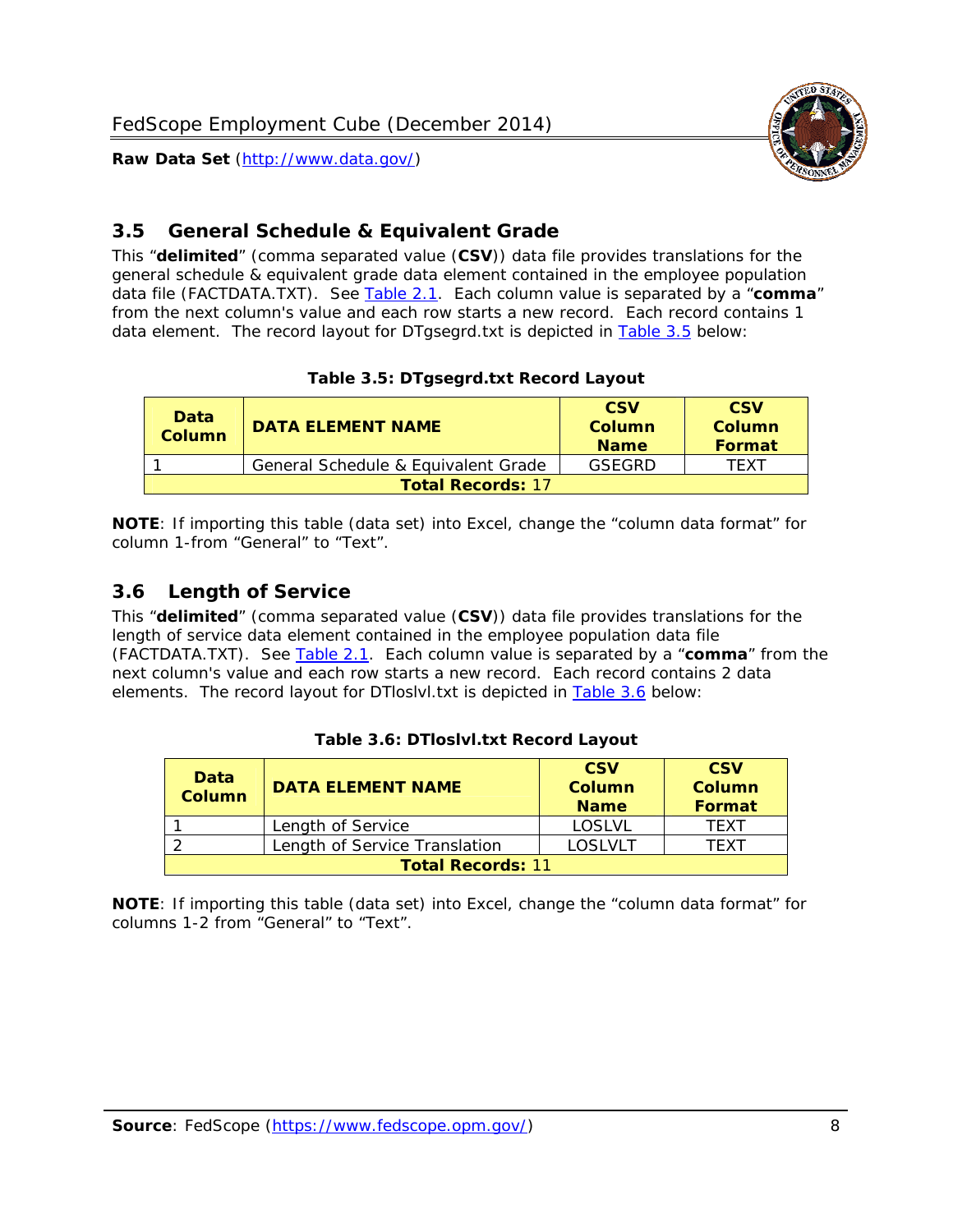

#### <span id="page-9-0"></span>*3.7 Occupation*

<span id="page-9-4"></span>This "**delimited**" (comma separated value (**CSV**)) data file provides translations for the occupation data element contained in the employee population data file (FACTDATA.TXT). See [Table 2.1](#page-4-1). Each column value is separated by a "**comma**" from the next column's value and each row starts a new record. Each record contains 6 data elements. The record layout for DTocc.txt is depicted in [Table 3.7](#page-9-4) below:

<span id="page-9-2"></span>

| Data<br><b>Column</b>     | <b>DATA ELEMENT NAME</b>             | <b>CSV</b><br>Column<br><b>Name</b> | <b>CSV</b><br><b>Column</b><br><b>Format</b> |
|---------------------------|--------------------------------------|-------------------------------------|----------------------------------------------|
|                           | Occupation Type                      | <b>OCCTYP</b>                       | <b>TEXT</b>                                  |
|                           | Occupation Type Translation          | <b>OCCTYPT</b>                      | <b>TEXT</b>                                  |
| ာ                         | <b>Occupation Family</b>             | <b>OCCFAM</b>                       | <b>TEXT</b>                                  |
|                           | <b>Occupation Family Translation</b> | <b>OCCFAMT</b>                      | <b>TEXT</b>                                  |
| 5                         | Occupation                           | <b>OCC</b>                          | <b>TEXT</b>                                  |
|                           | <b>Occupation Translation</b>        | <b>OCCT</b>                         | <b>TEXT</b>                                  |
| <b>Total Records: 683</b> |                                      |                                     |                                              |

#### **Table 3.7: DTocc.txt Record Layout**

**NOTE**: If importing this table (data set) into Excel, change the "column data format" for columns 1-6 from "General" to "Text".

#### <span id="page-9-1"></span>*3.8 Occupation Category*

<span id="page-9-5"></span>This "**delimited**" (comma separated value (**CSV**)) data file provides translations for the occupation category data element contained in the employee population data file (FACTDATA.TXT). See [Table 2.1](#page-4-1). Each column value is separated by a "**comma**" from the next column's value and each row starts a new record. Each record contains 2 data elements. The record layout for DTpatco.txt is depicted in [Table 3.8](#page-9-5) below:

<span id="page-9-3"></span>

| Data<br><b>Column</b>   | <b>DATA ELEMENT NAME</b>        | <b>CSV</b><br>Column<br><b>Name</b> | <b>CSV</b><br>Column<br>Format |  |
|-------------------------|---------------------------------|-------------------------------------|--------------------------------|--|
|                         | <b>Occupation Category</b>      | <b>PATCO</b>                        | <b>TFXT</b>                    |  |
|                         | Occupation Category Translation | <b>PATCOT</b>                       | TFXT                           |  |
| <b>Total Records: 7</b> |                                 |                                     |                                |  |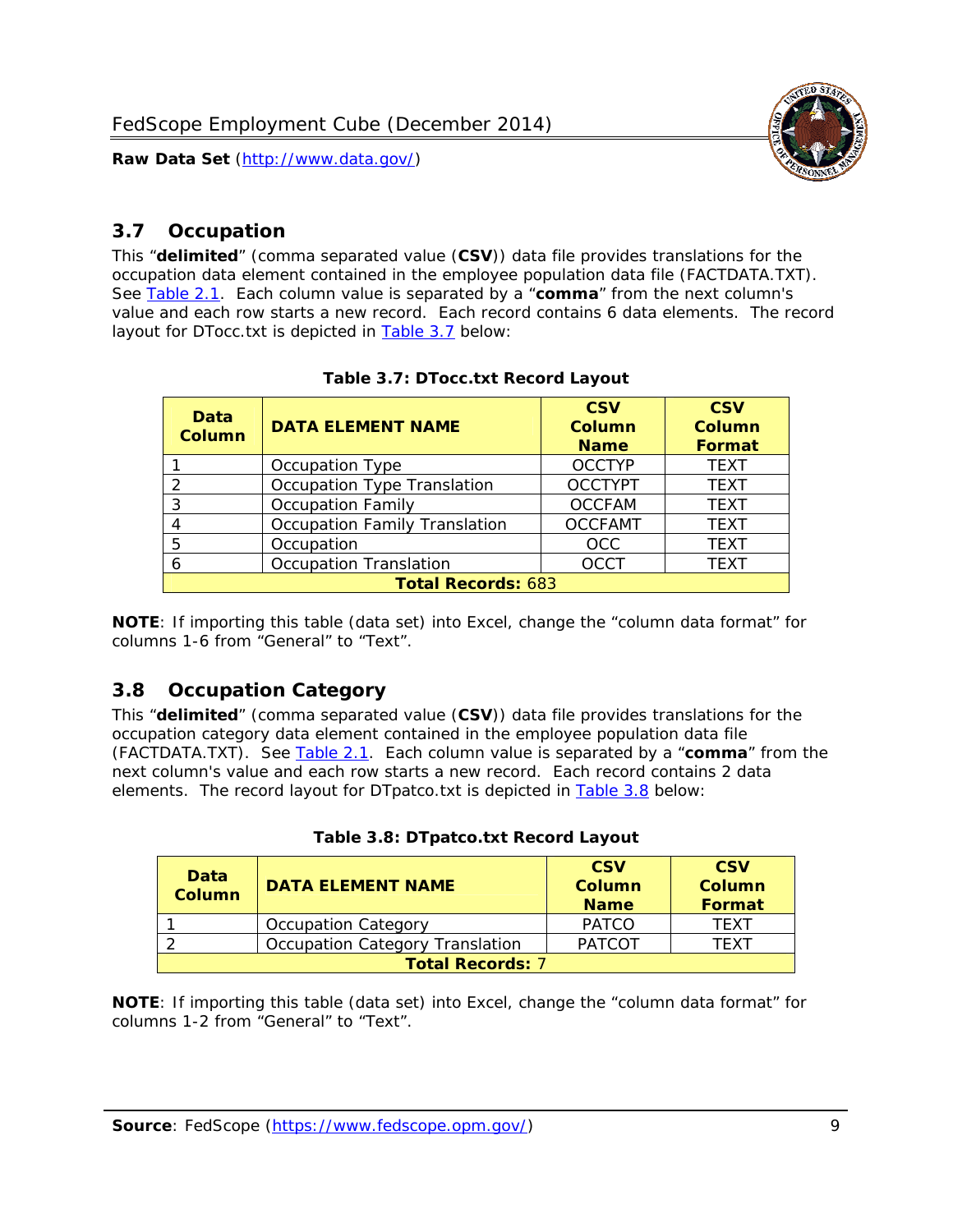

### <span id="page-10-0"></span>*3.9 Pay Plan & Grade*

<span id="page-10-4"></span>This "**delimited**" (comma separated value (**CSV**)) data file provides translations for the pay plan & grade data element contained in the employee population data file (FACTDATA.TXT). See [Table 2.1](#page-4-1). Each column value is separated by a "**comma**" from the next column's value and each row starts a new record. Each record contains 7 data elements. The record layout for DTppgrd.txt is depicted in **Table 3.9** below:

<span id="page-10-2"></span>

| Data<br><b>Column</b>       | <b>DATA ELEMENT NAME</b>   | <b>CSV</b><br>Column<br><b>Name</b> | <b>CSV</b><br>Column<br><b>Format</b> |  |  |
|-----------------------------|----------------------------|-------------------------------------|---------------------------------------|--|--|
|                             | Pay Plan Type              | <b>PPTYP</b>                        | <b>TEXT</b>                           |  |  |
| $\mathcal{P}$               | Pay Plan Type Translation  | <b>PPTYPT</b>                       | <b>TEXT</b>                           |  |  |
| 3                           | Pay Plan Group             | <b>PPGROUP</b>                      | <b>TEXT</b>                           |  |  |
|                             | Pay Plan Group Translation | <b>PPGROUPT</b>                     | <b>TEXT</b>                           |  |  |
| 5                           | Pay Plan                   | <b>PAYPLAN</b>                      | <b>TEXT</b>                           |  |  |
| 6                           | Pay Plan Translation       | <b>PAYPLANT</b>                     | <b>TEXT</b>                           |  |  |
|                             | Pay Plan & Grade           | <b>PPGRD</b>                        | <b>TEXT</b>                           |  |  |
| <b>Total Records: 1,013</b> |                            |                                     |                                       |  |  |

#### **Table 3.9: DTppgrd.txt Record Layout**

**NOTE**: If importing this table (data set) into Excel, change the "column data format" for columns 1-7 from "General" to "Text".

## <span id="page-10-1"></span>*3.10 Salary Level*

<span id="page-10-5"></span><span id="page-10-3"></span>This "**delimited**" (comma separated value (**CSV**)) data file provides translations for the salary level data element contained in the employee population data file (FACTDATA.TXT). See [Table 2.1](#page-4-1). Each column value is separated by a "**comma**" from the next column's value and each row starts a new record. Each record contains 2 data elements. The record layout for DTsallvl.txt is depicted in [Table 3.10](#page-10-5) below:

| <b>Data</b><br>Column    | <b>DATA ELEMENT NAME</b>        | <b>CSV</b><br>Column<br><b>Name</b> | <b>CSV</b><br>Column<br><b>Format</b> |
|--------------------------|---------------------------------|-------------------------------------|---------------------------------------|
|                          | Salary Level                    | <b>SALLVL</b>                       | TFXT                                  |
|                          | <b>Salary Level Translation</b> | SAI I VI T                          | TEXT                                  |
| <b>Total Records: 19</b> |                                 |                                     |                                       |

| Table 3.10: DTsallvl.txt Record Layout |  |
|----------------------------------------|--|
|----------------------------------------|--|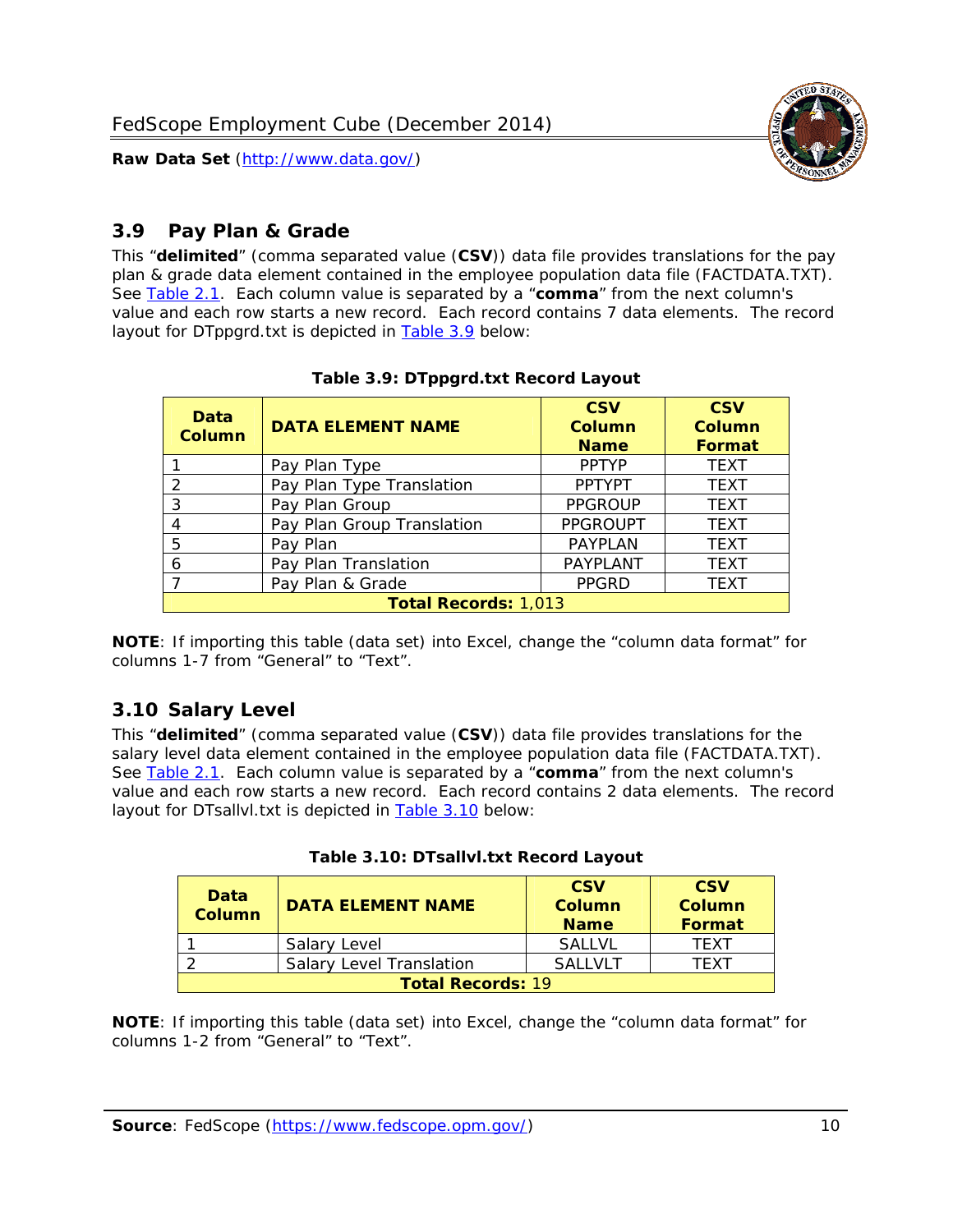

#### <span id="page-11-0"></span>*3.11 STEM Occupations*

<span id="page-11-4"></span>This "**delimited**" (comma separated value (**CSV**)) data file provides translations for the STEM occupations data element contained in the employee population data file (FACTDATA.TXT). See [Table 2.1](#page-4-1). Each column value is separated by a "**comma**" from the next column's value and each row starts a new record. Each record contains 6 data elements. The record layout for DTstemocc.txt is depicted in [Table 3.11](#page-11-4) below:

<span id="page-11-2"></span>

| <b>Data</b><br><b>Column</b> | <b>DATA ELEMENT NAME</b>                     | <b>CSV</b><br><b>Column</b><br><b>Name</b> | <b>CSV</b><br><b>Column</b><br>Format |  |  |
|------------------------------|----------------------------------------------|--------------------------------------------|---------------------------------------|--|--|
|                              | <b>STEM Occupation Aggregate</b>             | <b>STEMAGG</b>                             | <b>TEXT</b>                           |  |  |
|                              | <b>STEM Occupation Aggregate Translation</b> | <b>STEMAGGT</b>                            | <b>TEXT</b>                           |  |  |
| 3                            | <b>STEM Occupation Type</b>                  | <b>STEMTYP</b>                             | <b>TFXT</b>                           |  |  |
|                              | <b>STEM Occupation Type Translation</b>      | <b>STEMTYPT</b>                            | <b>TEXT</b>                           |  |  |
| 5                            | <b>STEM Occupation</b>                       | <b>STEMOCC</b>                             | <b>TEXT</b>                           |  |  |
|                              | <b>STEM Occupation Translation</b>           | <b>STEMOCCT</b>                            | <b>TEXT</b>                           |  |  |
| <b>Total Records: 69</b>     |                                              |                                            |                                       |  |  |

#### **Table 3.11: DTstemocc.txt Record Layout**

**NOTE**: If importing this table (data set) into Excel, change the "column data format" for columns 1-6 from "General" to "Text".

# <span id="page-11-1"></span>*3.12 Supervisory Status*

This "**delimited**" (comma separated value (**CSV**)) data file provides translations for the supervisory status data element contained in the employee population data file (FACTDATA.TXT). See [Table 2.1](#page-4-1). Each column value is separated by a "**comma**" from the next column's value and each row starts a new record. Each record contains 4 data elements. The record layout for DTsuper.txt is depicted in [Table 3.12](#page-11-5) below:

<span id="page-11-5"></span><span id="page-11-3"></span>

| Data<br><b>Column</b>   | <b>DATA ELEMENT NAME</b>              | <b>CSV</b><br><b>Column</b><br><b>Name</b> | <b>CSV</b><br><b>Column</b><br><b>Format</b> |  |  |
|-------------------------|---------------------------------------|--------------------------------------------|----------------------------------------------|--|--|
|                         | <b>Supervisory Status Type</b>        | <b>SUPFRTYP</b>                            | <b>TEXT</b>                                  |  |  |
|                         | Supervisory Status Type Translation   | <b>SUPERTYPT</b>                           | <b>TEXT</b>                                  |  |  |
|                         | <b>Supervisory Status</b>             | <b>SUPERVIS</b>                            | <b>TEXT</b>                                  |  |  |
|                         | <b>Supervisory Status Translation</b> | <b>SUPERVIST</b>                           | <b>TEXT</b>                                  |  |  |
| <b>Total Records: 7</b> |                                       |                                            |                                              |  |  |

|  | Table 3.12: DTsuper.txt Record Layout |  |
|--|---------------------------------------|--|
|--|---------------------------------------|--|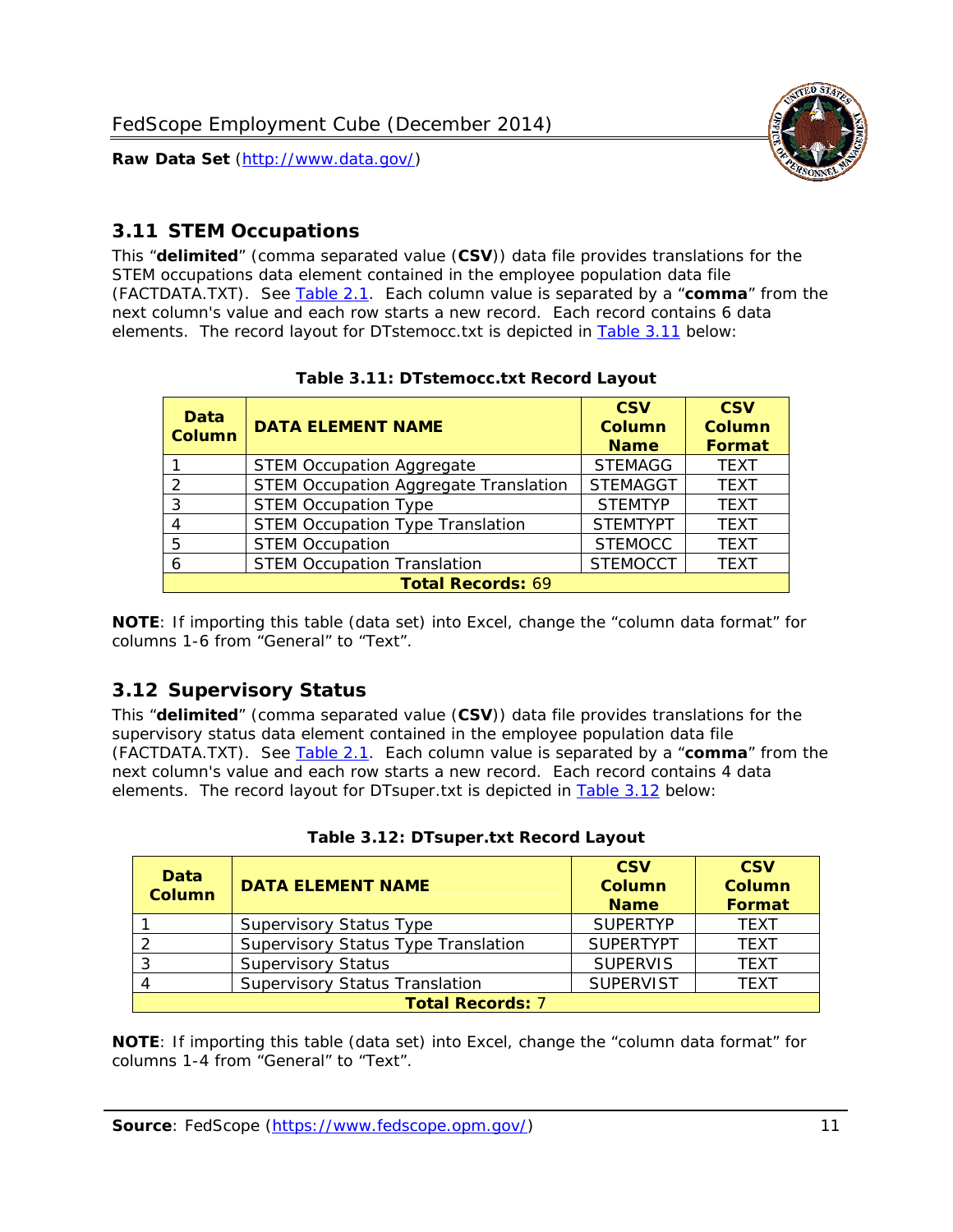

### <span id="page-12-0"></span>*3.13 Type of Appointment*

This "**delimited**" (comma separated value (**CSV**)) data file provides translations for the type of appointment data element contained in the employee population data file (FACTDATA.TXT). See [Table 2.1](#page-4-1). Each column value is separated by a "**comma**" from the next column's value and each row starts a new record. Each record contains 4 data elements. The record layout for DTtoa.txt is depicted in [Table 3.13](#page-12-4) below:

<span id="page-12-4"></span><span id="page-12-2"></span>

| Data<br><b>Column</b> | <b>DATA ELEMENT NAME</b>             | <b>CSV</b><br><b>Column</b><br><b>Name</b> | <b>CSV</b><br><b>Column</b><br>Format |
|-----------------------|--------------------------------------|--------------------------------------------|---------------------------------------|
|                       | Type of Appointment Type             | <b>TOATYP</b>                              | <b>TEXT</b>                           |
|                       | Type of Appointment Type Translation | <b>TOATYPT</b>                             | <b>TEXT</b>                           |
|                       | Type of Appointment                  | TOA                                        | <b>TEXT</b>                           |
|                       | Type of Appointment Translation      | TOAT                                       | <b>TFXT</b>                           |
|                       | <b>Total Records: 21</b>             |                                            |                                       |

#### **Table 3.13: DTtoa.txt Record Layout**

**NOTE**: If importing this table (data set) into Excel, change the "column data format" for columns 1-4 from "General" to "Text".

#### <span id="page-12-1"></span>*3.14 Work Schedule*

<span id="page-12-5"></span>This "**delimited**" (comma separated value (**CSV**)) data file provides translations for the work schedule data element contained in the employee population data file (FACTDATA.TXT). See [Table 2.1](#page-4-1). Each column value is separated by a "**comma**" from the next column's value and each row starts a new record. Each record contains 4 data elements. The record layout for DTwrksch.txt is depicted in [Table 3.14](#page-12-5) below:

<span id="page-12-3"></span>

| Data<br>Column           | <b>DATA ELEMENT NAME</b>       | <b>CSV</b><br><b>Column</b><br><b>Name</b> | <b>CSV</b><br>Column<br>Format |  |  |
|--------------------------|--------------------------------|--------------------------------------------|--------------------------------|--|--|
|                          | Work Schedule Type             | <b>WSTYP</b>                               | <b>TEXT</b>                    |  |  |
| 2                        | Work Schedule Type Translation | <b>WSTYPT</b>                              | <b>TFXT</b>                    |  |  |
| 3                        | Work Schedule                  | <b>WORKSCH</b>                             | <b>TFXT</b>                    |  |  |
|                          | Work Schedule Translation      | <b>WORKSCHT</b>                            | <b>TFXT</b>                    |  |  |
| <b>Total Records: 12</b> |                                |                                            |                                |  |  |

|  | Table 3.14: DTwrksch.txt Record Layout |  |  |
|--|----------------------------------------|--|--|
|  |                                        |  |  |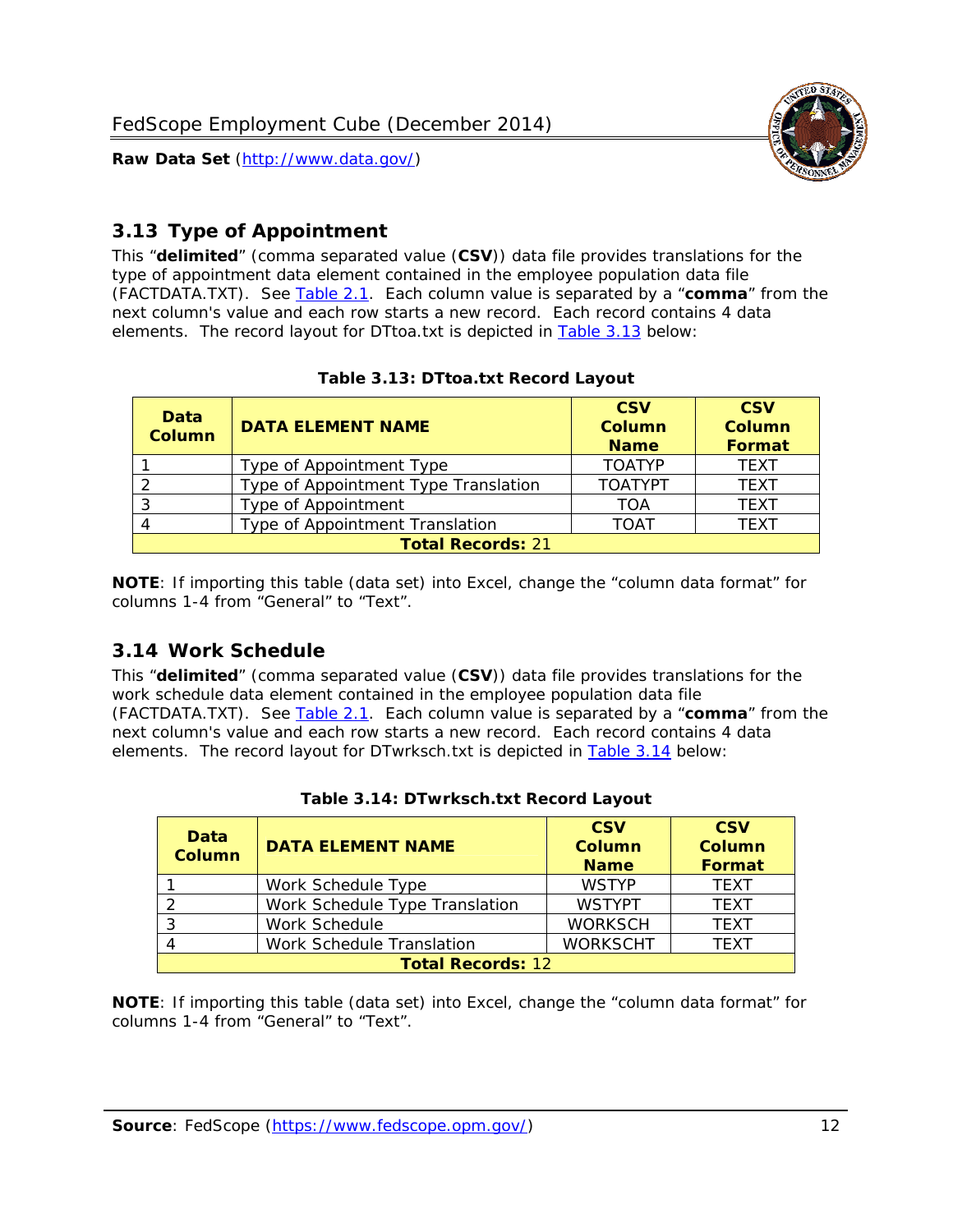

#### <span id="page-13-0"></span>*3.15 Work Status*

<span id="page-13-4"></span><span id="page-13-2"></span>This "**delimited**" (comma separated value (**CSV**)) data file provides translations for the work status data element contained in the employee population data file (FACTDATA.TXT). See [Table 2.1](#page-4-1). Each column value is separated by a "**comma**" from the next column's value and each row starts a new record. Each record contains 2 data elements. The record layout for DTwkstat.txt is depicted in [Table 3.15](#page-13-4) below:

| Data<br><b>Column</b>   | <b>DATA ELEMENT NAME</b>       | <b>CSV</b><br>Column<br><b>Name</b> | <b>CSV</b><br>Column<br><b>Format</b> |  |
|-------------------------|--------------------------------|-------------------------------------|---------------------------------------|--|
|                         | <b>Work Status</b>             | <b>WORKSTAT</b>                     | TFXT                                  |  |
|                         | <b>Work Status Translation</b> | <b>WORKSTATT</b>                    | TFXT                                  |  |
| <b>Total Records: 2</b> |                                |                                     |                                       |  |

#### **Table 3.15: DTwkstat.txt Record Layout**

**NOTE**: If importing this table (data set) into Excel, change the "column data format" for columns 1-2 from "General" to "Text".

#### <span id="page-13-1"></span>*3.16 Date*

<span id="page-13-5"></span><span id="page-13-3"></span>This "**delimited**" (comma separated value (**CSV**)) data file provides translations for the status file month date data element contained in the employee population data file (FACTDATA.TXT). See [Table 2.1](#page-4-1). Each column value is separated by a "**comma**" from the next column's value and each row starts a new record. Each record contains 2 data elements. The record layout for DTdate.txt is depicted in [Table 3.16](#page-13-5) below:

| Data<br><b>Column</b>   | <b>DATA ELEMENT NAME</b> | <b>CSV</b><br>Column<br><b>Name</b> | <b>CSV</b><br>Column<br><b>Format</b> |
|-------------------------|--------------------------|-------------------------------------|---------------------------------------|
|                         | File Date                | <b>DATECODE</b>                     | TFXT                                  |
|                         | File Date Translation    | <b>DATECODET</b>                    | TFXT                                  |
| <b>Total Records: 1</b> |                          |                                     |                                       |

**Table 3.16: DTdate.txt Record Layout**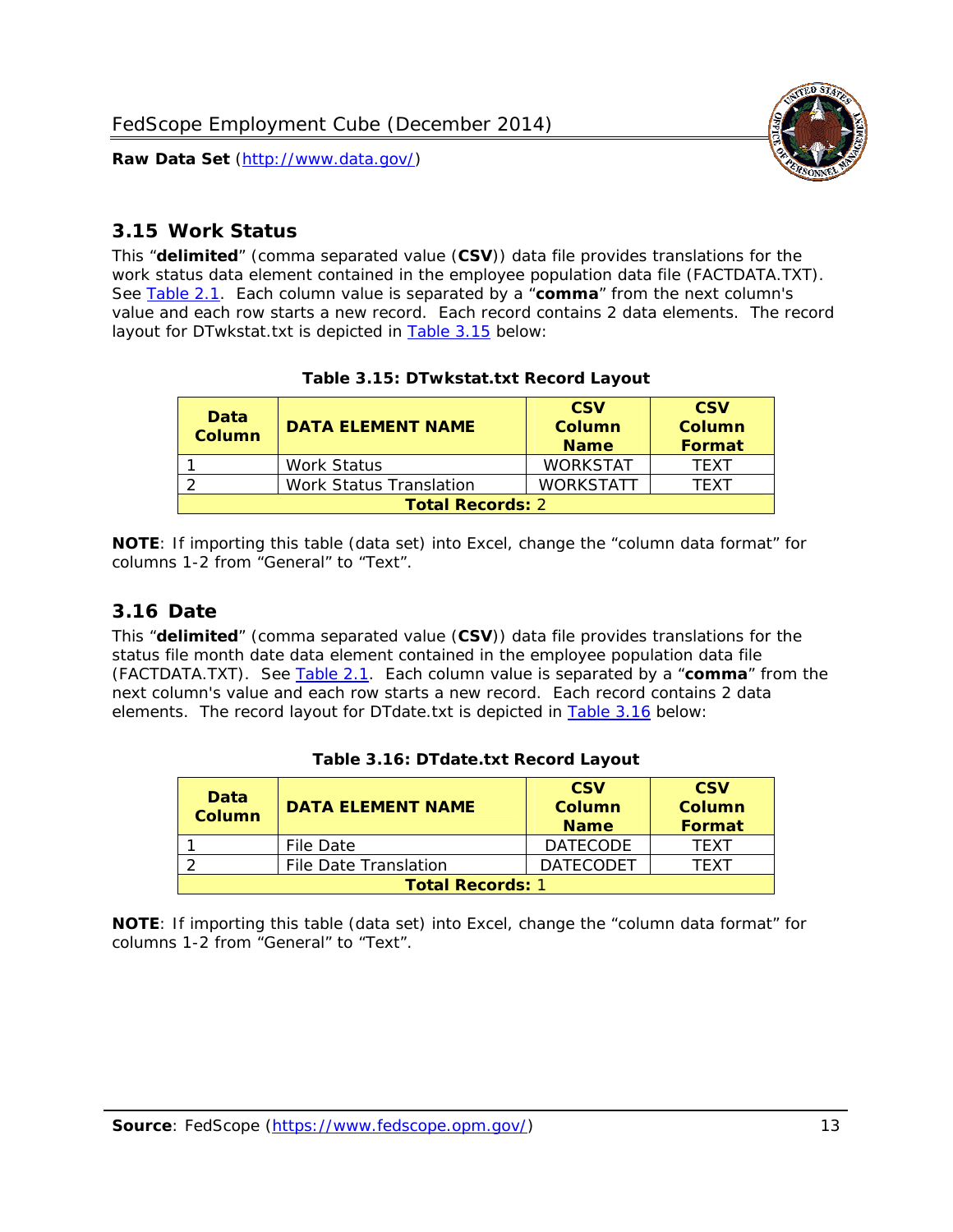

### <span id="page-14-0"></span>*3.17 Employment*

There is no translation file for this data element. Every record in the employee population data file (FACTDATA.TXT) contains a value of "1" for this field. See Chapter [4.17](#page-16-8) for definition of **Employment**.

#### <span id="page-14-1"></span>*3.18 Average Salary*

There is no translation file for this data element. See Chapter [4.18](#page-17-1) for definition of [Average](#page-17-1) **[Salary](#page-17-1) [Average Salary.](#page-17-1)** 

#### <span id="page-14-2"></span>*3.19 Average Length of Service*

There is no translation file for this data element. See Chapter [4.19](#page-17-2) for definition of [Average](#page-17-2) Length of Service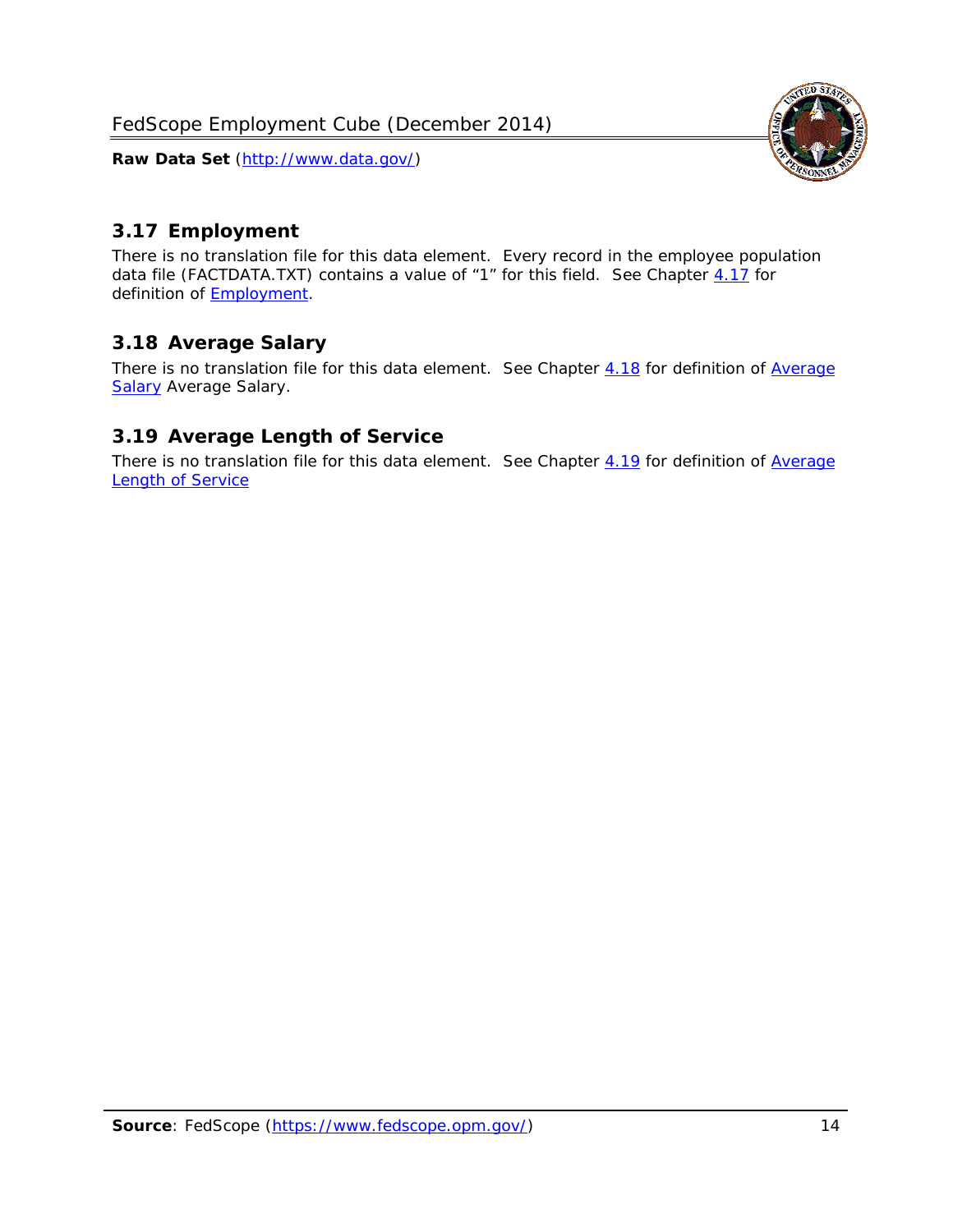

# <span id="page-15-0"></span>**4 DATA DEFINITIONS**

#### <span id="page-15-1"></span>*4.1 Agency*

The employing organization.

#### <span id="page-15-2"></span>*4.2 Location*

The official duty station of an employee. Locations in the United States are defined in terms of states. Locations outside the United States are defined in terms of countries and U.S. territories.

#### <span id="page-15-3"></span>*4.3 Age*

An employee's age. Age is displayed in five-year intervals, except for an initial interval of less than 20 years and a final interval of 65 years or more.

#### <span id="page-15-4"></span>*4.4 Education Level*

The extent of an employee's educational attainment from an accredited institution.

#### <span id="page-15-5"></span>*4.5 General Schedule & Equivalent Grade*

The General Schedule grade for pay plans in the General Schedule and Equivalent pay plan category (See [Pay Plan & Grade](#page-16-0)).

#### <span id="page-15-6"></span>*4.6 Length of Service*

The number of years of Federal civilian employment, creditable military service, and other service made creditable by specific legislation. Length of service is grouped by five-year intervals, except for:

- a. the initial intervals of less than 1 year, 1-2 years, and 3-4 years and
- b. the final interval of 35 years or more.

#### <span id="page-15-7"></span>*4.7 Occupation*

An employee's occupation as defined by the Office of Personnel Management (OPM).

#### <span id="page-15-8"></span>*4.8 Occupation Category*

Occupational categories are defined by the educational requirements of the occupation and the subject matter and level of difficulty or responsibility of the work.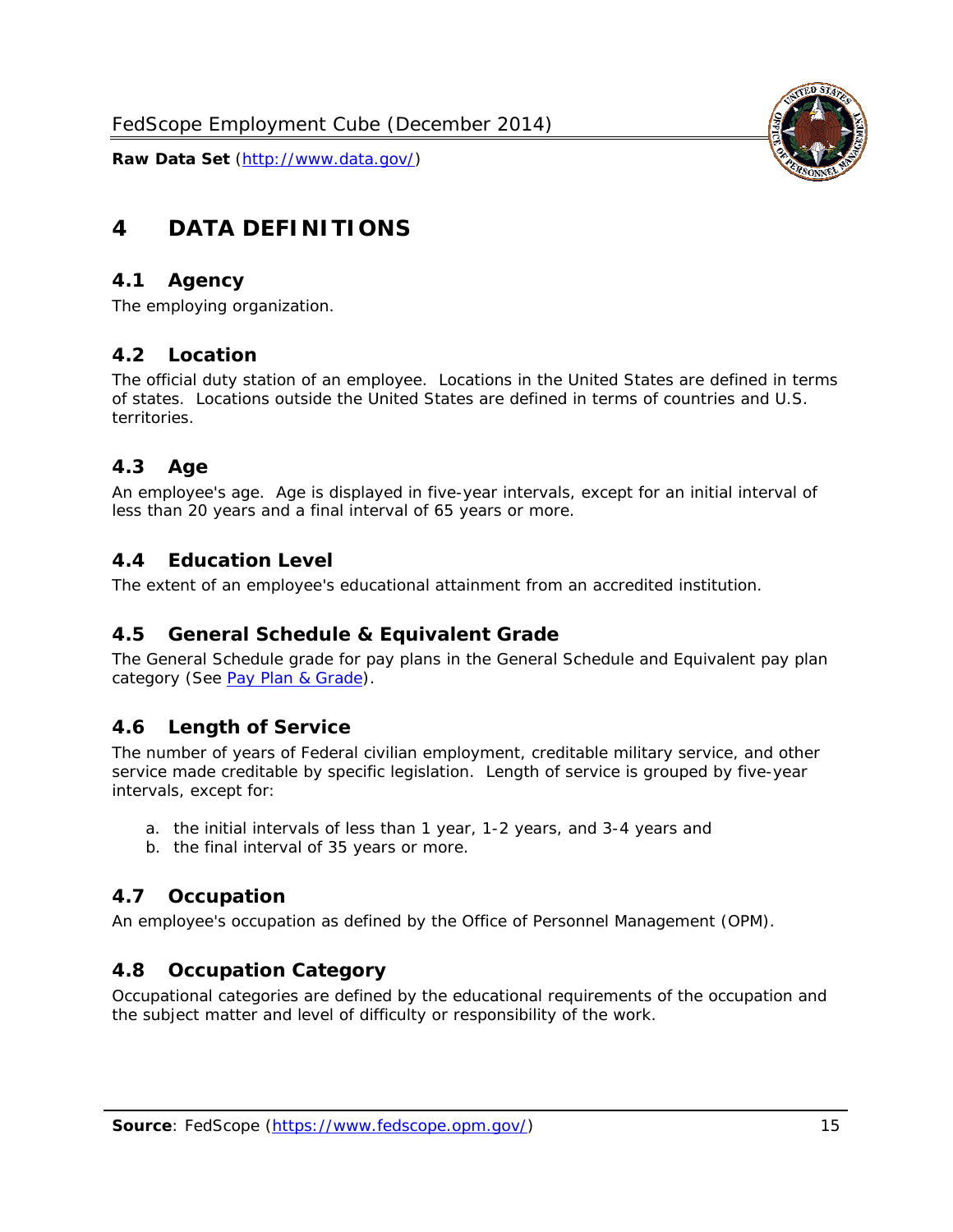

### <span id="page-16-0"></span>*4.9 Pay Plan & Grade*

The pay system and, where applicable, the grade used to determine an employee's basic pay rate. Grade denotes a hierarchical position in a pay plan and is sometimes referred to as level, class, rank, or pay band.

## <span id="page-16-1"></span>*4.10 Salary Level*

An employee's adjusted basic pay, which is an annualized rate of pay. Adjusted basic pay is the sum of an employee's rate of basic pay plus any locality comparability payment and/or special pay adjustment for law enforcement officers. Salaries are grouped by \$10,000 intervals, except for an initial interval of less than \$20,000 and a final interval of \$180,000 or more.

An employee's actual earnings may be more or less than the annualized rate because of factors such as overtime, shift differentials, less than full time work, or leave without pay.

#### <span id="page-16-2"></span>*4.11 STEM Occupations*

Listing of occupations grouped into the following four occupational series:

- 1. **S**cience
- 2. **T**echnology
- 3. **E**ngineering
- 4. **M**athematics

#### <span id="page-16-3"></span>*4.12 Supervisory Status*

The nature of managerial, supervisory, or non-supervisory responsibility assigned to an employee's position.

#### <span id="page-16-4"></span>*4.13 Type of Appointment*

An employee's appointment in terms of permanence and competitiveness.

#### <span id="page-16-5"></span>*4.14 Work Schedule*

The time basis on which an employee is scheduled to work.

#### <span id="page-16-6"></span>*4.15 Work Status*

A combination of Type of Appointment and Work Schedule data elements. The Work Status data element is limited to "Non-Seasonal Full Time Permanent" and "Other Employees".

#### <span id="page-16-7"></span>*4.16 Date*

<span id="page-16-8"></span>The file date (e.g. December 2014 represented by 201412).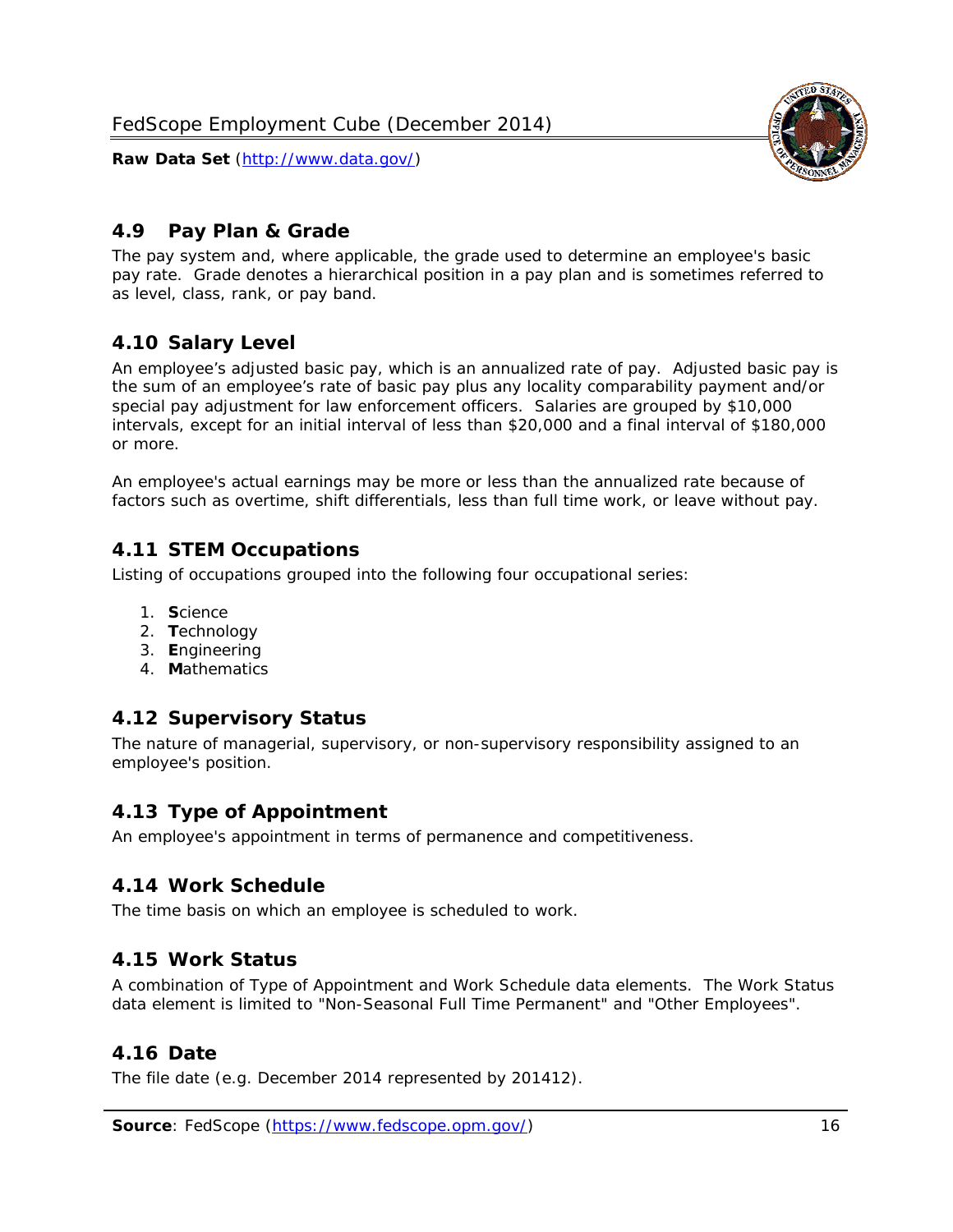

# <span id="page-17-0"></span>*4.17 Employment*

A measure representing the number of employees in pay status at the end of the quarter (or end of the pay period prior to the end of the quarter).

## <span id="page-17-1"></span>*4.18 Average Salary*

A measure representing the average adjusted basic pay, an annualized rate of pay. Adjusted basic pay is the sum of an employee's rate of basic pay and any locality comparability payment and/or special pay adjustment for law enforcement officers.

An employee's actual earnings may be more or less than the annualized rate because of factors such as overtime, shift differentials, less than full time work, or leave without pay.

Invalid salary values are excluded from the average. A large number of invalid values could invalidate the average. To obtain counts of invalid values, display the data using the Salary Level dimension (See [Salary Level\)](#page-16-1).

## <span id="page-17-2"></span>*4.19 Average Length of Service*

A measure representing the average number of years of Federal civilian employment and creditable military service.

Invalid values are excluded from the average. A large number of invalid values could invalidate the average. To obtain counts of invalid values, display the data using the Length of Service dimension (See [Length of Service](#page-15-6)).